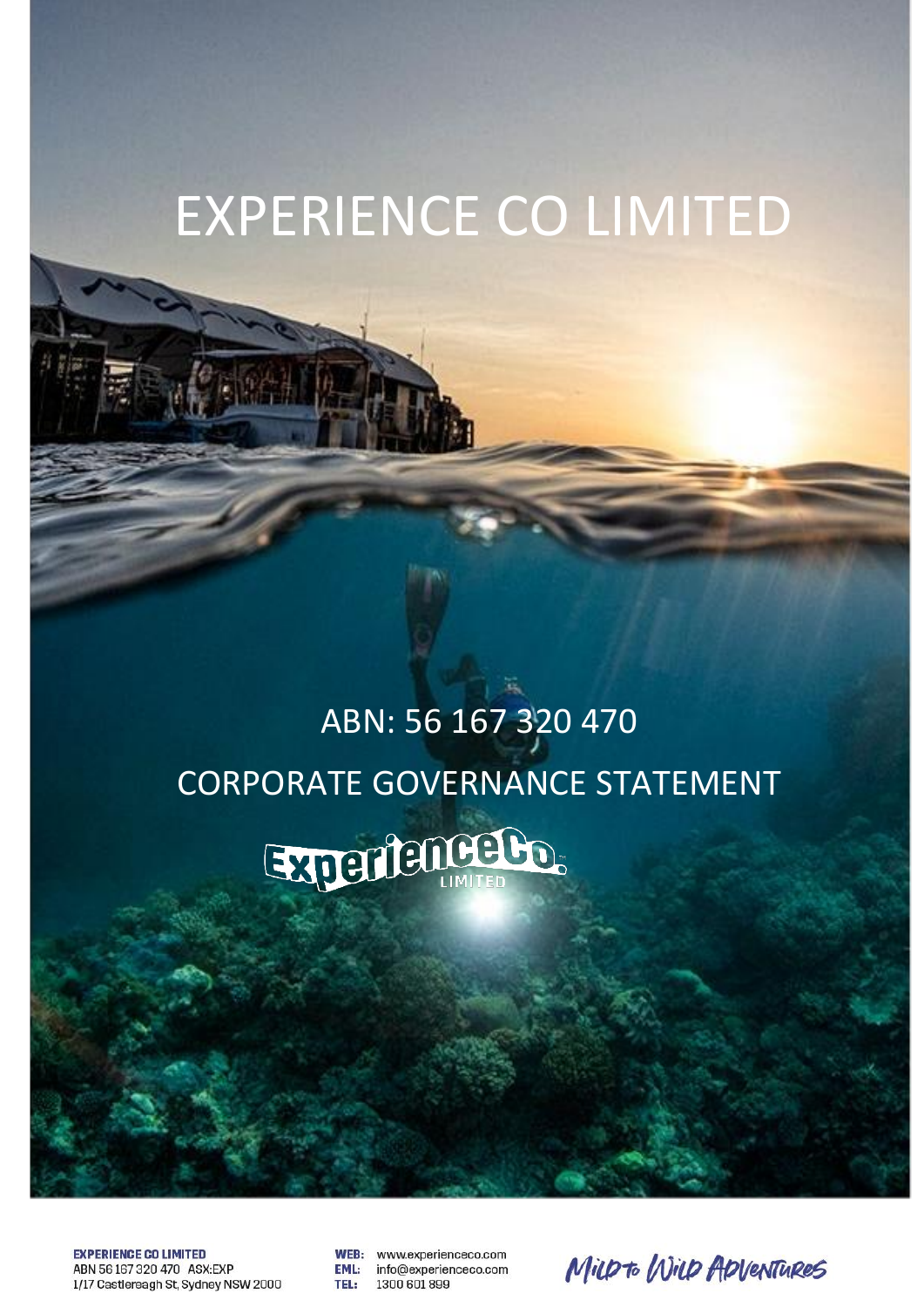The Directors of Experience Co Limited (**EXP or Company or the Group**) are committed to conducting business in an ethical manner and in accordance with the highest standards of corporate governance. The Group has adopted and substantially complies with the 4<sup>th</sup> edition of the ASX Corporate Governance Principles and Recommendations(**ASX Principles**) appropriate to the size and nature of the Group's business.

This statement is current as at 26 August 2021 and has been approved by the Board of EXP.

The Group's corporate governance policies and charters are available under the Investor section of the Group's website [\(www.experienceco.com/investors\)](http://www.experienceco.com/investors) (**Website**).

## PRINCIPLE 1 – LAY SOLID FOUNDATIONS FOR MANAGEMENT AND OVERSIGHT

## **Functions reserved for the Board and those delegated to Management**

The Board has adopted a Board Charter which establishes the role of the Board and the division of responsibilities between the Board and management.

The primary role of the Board is the protection and enhancement of long term Security Holder value and its responsibilities include the overall strategic direction of the Group, establishing goals for Senior Executives and monitoring the achievement of those goals. The Board is responsible for the overall corporate governance of the Group.

The Board Charter provides for the delegation of powers and authority to the Chief Executive Officer (**CEO)** of the Group to conduct and manage the affairs of the Company's business within levels of authority agreed from time to time by the Board. The CEO may delegate aspects of his authority and power but remains accountable to the Board for the operation and performance of the business.

During the year, the Board reviewed the Board Charter in line with the 4<sup>th</sup> edition of the ASX Principles.

A copy of the Board Charter is available on the Website.

It is the Company's policy to obtain background and other checks in relation to the recruitment of Directors as well as Senior Executives. Accordingly, appropriate background and other checks were conducted in relation to the appointment of the CEO and Non-Executive Directors, during the year.

All material information will be provided to Security Holders in relation to the re-election of Directors at the 2021 Annual General Meeting.

Terms and conditions of appointment including roles, responsibilities, powers, rights and obligations of Non-Executive Directors are set out in their respective letters ofappointment.

Terms and conditions of appointment including rights and obligations of Senior Executives are included in their respective employment contracts.

The Board Charter provides that the Company Secretary is accountable to the Board through the Board Chair on all corporate governance matters and on the proper functioning of the Board. All Directors have access to the Company Secretary. The decision to appoint or remove the Company Secretary is reserved for the Board.

#### **Diversity**

The Group encourages diversity and recognises the value diverse perspectives bring to the Group. The Group's workforce comprises individuals with diverse skills, backgrounds, perspectives and experiences. Diversity includes gender, age, cultural background,sexual orientation and religious differences.

The Group determines appointments and bases all key selection criteria on experience, merit and competency for each role. The Group acknowledges gender diversity in its approach to increasing and retaining high quality employees, enhancing corporate image and reputation and follows recruitment processes aimed at improving gender equality.

The Company has not set specific measurable targets in relation to gender diversity alone, however, measures to support diversity more generally include flexible rostering and working arrangements, parental leave and equal pay and employment opportunities.

Recognising the benefit that diversity, including gender diversity, brings to the Board, in January 2020, the Company appointed its first female Board member, Michelle Cox.

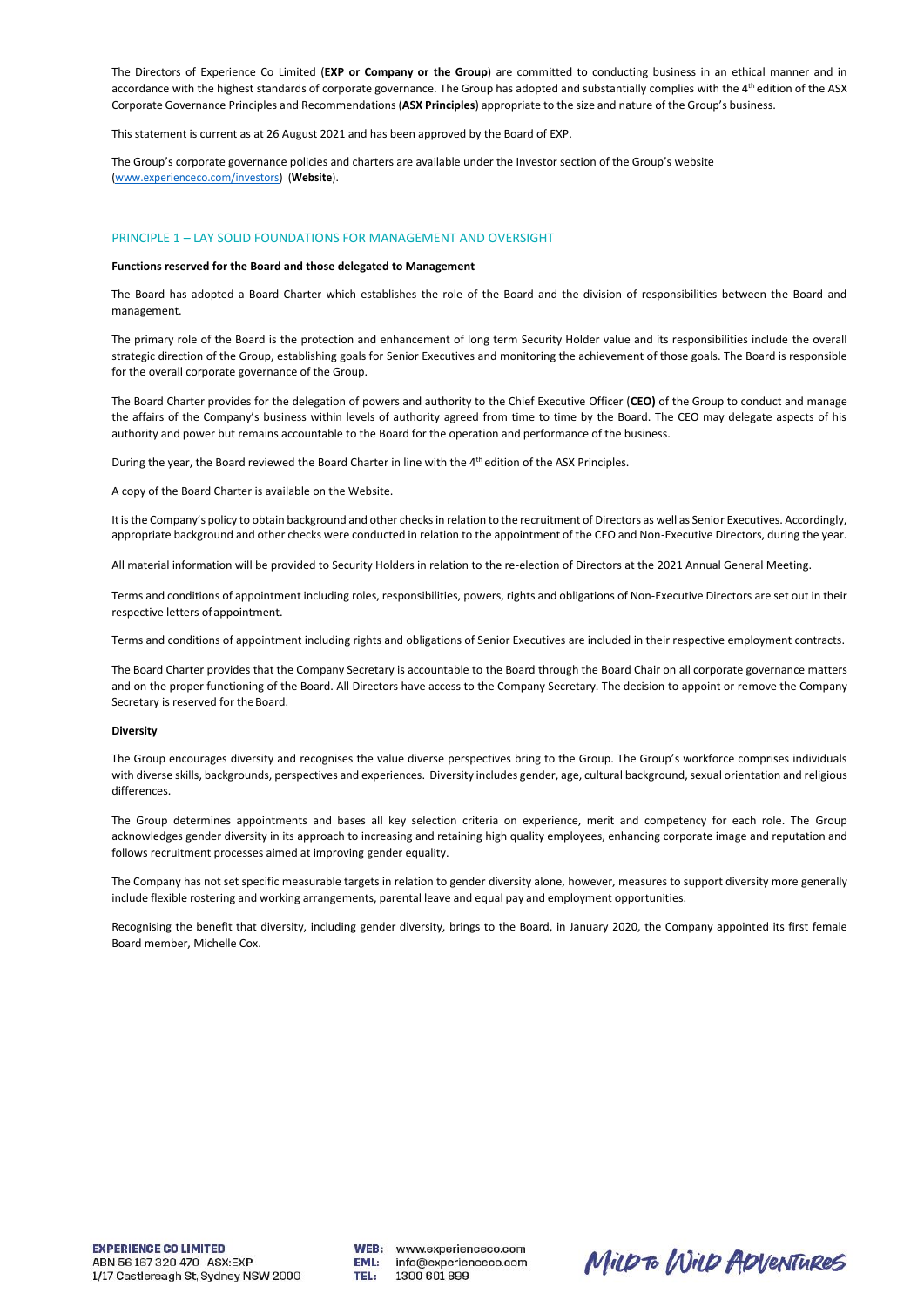As at 30 June 2021, EXP was an employer of 100 or more employees in Australia and as such reports annually under, and continues to be compliant with, the Workplace Gender Equality Act. As at 30 June 2021, the percentage of females in Management and Non-Management roles is as follows:

|                                                                | % FEMALES<br><b>30 JUNE 2021</b> | <b>% FEMALES</b><br><b>30 JUNE 2020</b> |
|----------------------------------------------------------------|----------------------------------|-----------------------------------------|
| In Management roles when compared to males in management roles | 46%                              | 38%                                     |
| Number of females in Non-Management roles (whole organisation) | 48%                              | 45%                                     |

A copy of the Group's diversity policy is available on the [Website.](http://www.experienceco.com/)

#### **Board and Senior Executive Evaluation**

The Remuneration and Nomination Committee is responsible for assisting the Board in the performance evaluation of the Board, its Committees and each individual Director, engaging an external consultant, if required.

An internal survey to evaluate and assess the performance and effectiveness of the Board in relation to FY21 has been performed. The results of the survey will be used for ongoing improvement and development of the Board and Committees as appropriate.

Key Performance Indicators(KPI's), considering the objectives and longer term strategies of the business, for Senior Executives are set annually and performance is assessed and evaluated against these performance targets. In accordance with this process, a performance evaluation, in relation to FY21, was performed for Senior Executives.

# PRINCIPLE 2 – STRUCTURE THE BOARD TO BE EFFECTIVE AND ADD VALUE

The Board has a Remuneration and Nomination Committee. The Remuneration and Nomination Committee comprises three Independent Non-Executive Directors – Kerry Robert (Bob) East (Chair), Neil Cathie and Michelle Cox.

The Remuneration and Nomination Committee's functions and powers are formalised in a Remuneration and Nomination Committee Charter, a copy of which is available on the Website.

The Remuneration and Nomination Committee's responsibilities include identifying suitable candidates with appropriate skills, experience, expertise and diversity to ensure the Board is able to discharge its mandate effectively. Where appropriate, external consultants may be engaged to assist in candidate recruitment including for Senior leadership roles.

Following each meeting, the Committee reports to the Board on any matter that should be brought to the Board's attention. The number of meetings held and attended is disclosed in the Director's' Report of the Company's 2021 Annual Report.

A copy of the Remuneration and Nomination Committee Charter is available on the Website.

The Board is committed to ongoing improvement and will continue to review its composition, skills and expertise to ensure the business delivers on its key objectives and strategic direction.

As a collective, the Board encompasses an appropriate level of skills, experience and expertise in each of the following areas. Any skill not demonstrated on the Board will be supplemented by Senior Management or through external advisors, as deemed appropriate.

| Skills / Experience / Knowledge                                                                                        |
|------------------------------------------------------------------------------------------------------------------------|
| Leadership which includes executive and non-executive roles                                                            |
| Strategy including growth, business development, mergers & acquisitions, operating in both domestic and global markets |
| Core Industry related Experience incorporating:                                                                        |
| Adventure related businesses, aviation, travel and tourism and other complementary industries                          |
| Brand development, marketing and distribution                                                                          |
| Ecommerce and digital technology                                                                                       |
| <b>Broader aspects of Business Acumen incorporating:</b>                                                               |
| Financial acumen                                                                                                       |
| Risk Management, Legal and compliance, governance, regulatory and public policy                                        |
| HR, Diversity, WHS and CSR                                                                                             |
| Shareholder/Investor relations                                                                                         |

#### **Director Independence**

The Board comprises a majority of Independent Non-Executive Directors. The role of the Chair of the Board and the CEO are not performed by the same person.

The Board considers thresholds of materiality for the purpose of determining independence on a case-by-case basis. Factors considered in determining the independence status of Directors are detailed in the Board Charter.



MILD to WILD ADVENTURES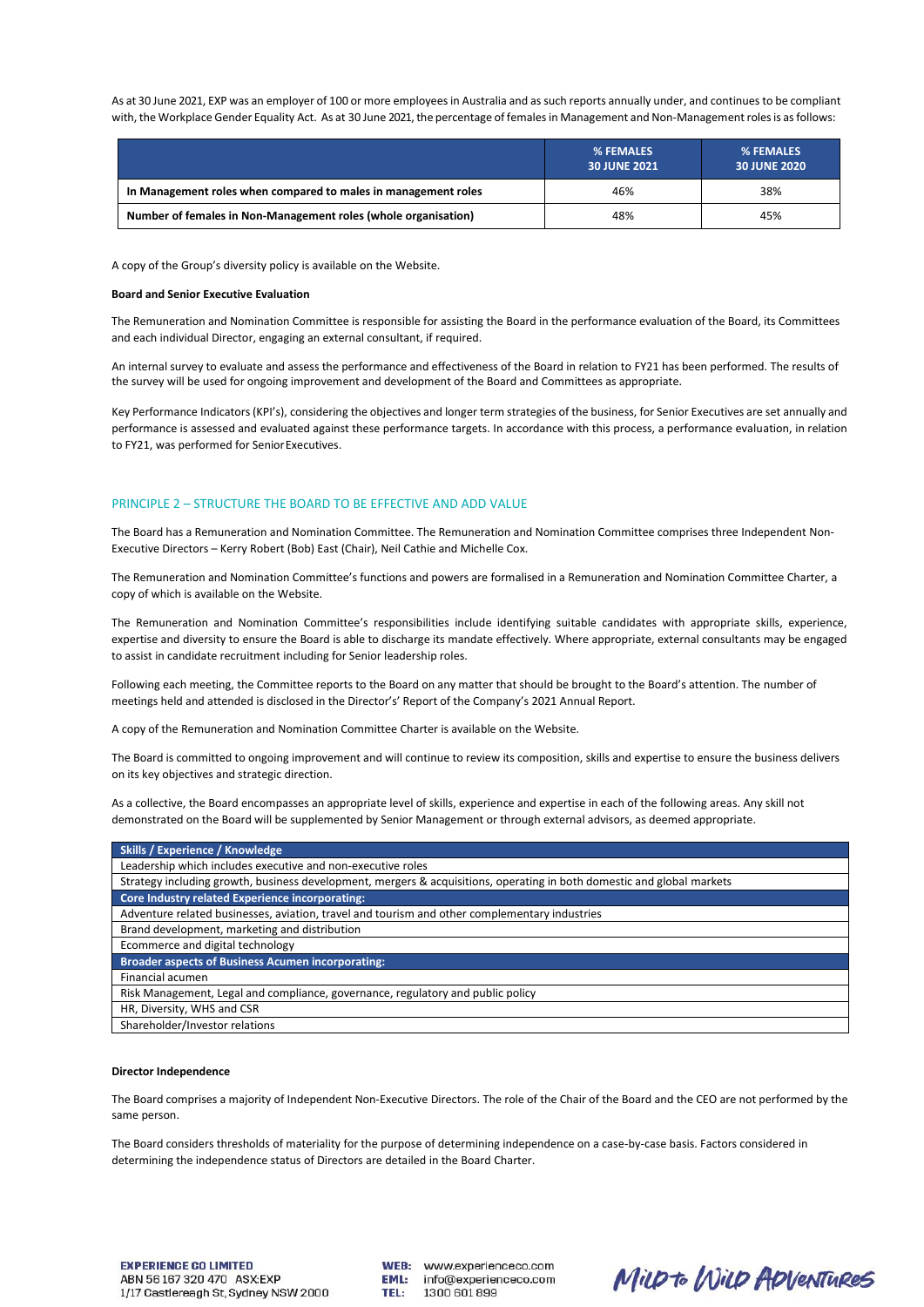The following measures promote and maintain independent judgement in relation to decision-making:

- Directors must act in the best interests of the Company at all times;
- A standard item on each Board Meeting agenda requires Directors to declare any interest or conflicts of interest; and
- Directors with a material interest or conflict of interest do not participate in discussion or vote on any matter in which he/she has an interest or conflict.

The Board considers Bob East, Neil Cathie and Michelle Cox to be Independent Non-Executive Directors on the basis that they are free from any material interest, position, association or relationship that might influence, or reasonably be perceived to influence the independent exercise of their judgement.

Anthony Boucaut transitioned to Non-Executive Director on 2 September 2019. Based on his level ofshareholding in the Company and having held the position of Managing Director of the Company prior to his transition, Anthony is not considered an independent Non-Executive Director.

John O' Sullivan is CEO of the Company and is therefore not an independent Director.

Additional information including experience, Directors in office at the date of this statement and date of appointment of each Director, are set out in the Directors' Report of the Company's Annual Report.

Processes are in place for newly appointed Directors to undergo induction which includes meetings with the Chair of the Board and Senior Executives to gain an understanding of the business. Relevant Company and corporate governance material and policies are made available to newly appointed Directors.

The Board receives ongoing governance updates including legislative and regulatory changes and developments in corporate governance, as required. All Directors have ongoing access to information on the Group's operations and to the group's Senior Executives. Having first sought the Chairman's approval to do so, Directors are able to seek reasonable independent professional advice on any business-related matter at the expense of the Group.

# PRINCIPLE 3 – INSTIL A CULTURE OF ACTING LAWFULLY, ETHICALLY AND RESPONSIBLY

The Board is committed to and promotes the highest standard of corporate practice and business conduct.

The Company's values are included in the Company's Code of Conduct. The Code of Conduct includes the Board's commitment to uphold the values of good corporate citizenship in both individual conduct and corporate actions.

The Company has adopted a Code of Conduct that applies to Directors, employees and contractors of the Company outlining the obligations of Directors, employees and contractors (as relevant and applicable) in carrying out their duties in compliance with all laws and regulations and acting ethically. Responsibilities include dealing fairly with customers, suppliers, competitors and all stakeholders, protecting the Company's business, using the Company's resources in an appropriate manner, protecting confidential information and avoiding conflicts of interest.

The Board has adopted a compliant Whistleblower Policy which endorses the Company's commitment to ethical behaviour, corporate compliance and a culture which encourages reporting unethical behaviour and misconduct without fear of possible adverse repercussions as a result. Material incidents reported under the Whistleblower policy will be reported to the Company's Audit & Risk Committee.

The Company's Code of Conduct includes, among other things, that Directors, employees and contractors are prohibited from offering or accepting any form of bribe, inducement or any other unauthorised commission.

Breaches of the Code of Conduct will be reported to the Chair of the Audit & Risk Committee for referring to the Audit & Risk Committee for investigation and recommending action for the Board to take in response to such breach.

The Company's Code of Conduct and Whistleblower Policies are available on the Website.

# PRINCIPLE 4 – SAFEGUARD INTEGRITY OF CORPORATE REPORTS

## **Audit and Risk Committee**

The Board has established an Audit and Risk Committee which comprisesthree Independent Non-Executive Directors, Neil Cathie (Chair), Bob East and Michelle Cox. Neil Cathie has accounting qualifications and is a Fellow of CPA Australia (FCPA).

The role of the Audit and Risk Committee is to oversee the Group's financial reporting and audit functions and risk framework (refer Principle 7 for information relating to risk). This includes confirming the quality and reliability of the financial information prepared by the Group, working with the external auditor and reviewing non-audit services provided by the external auditor, to confirm that they are consistent with maintaining external audit independence.

The Audit and Risk Committee's functions and powers are formalised in a Charter, a copy of which is available on the Website.

WEB: www.experienceco.com **EML:** info@experienceco.com TEL: 1300 601 899

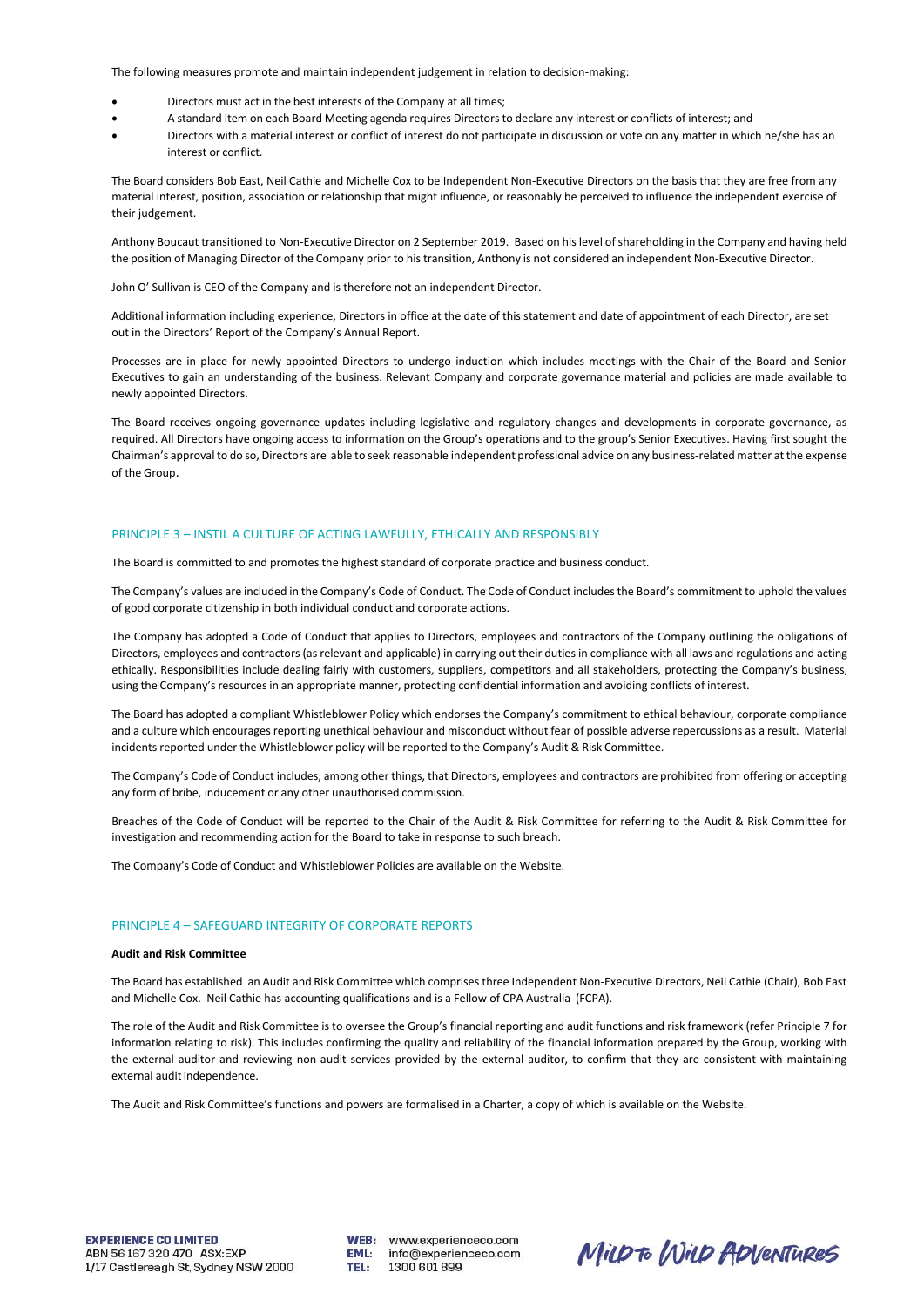The Audit and Risk Committee meets as often as is required to discharge its duties and in accordance with the Audit and Risk Committee Charter. The Chair of the Committee may invite other Directors, Senior Executives and representatives of the external auditor to attend meetings of the Committee as well as seek advice from external advisers. The Audit and Risk Committee reports to the Board in relation to Committee activities and recommendations.

The number of meetings held and attended during FY2021 is disclosed in the Director's' Report of the Company's 2021 Annual Report.

## **Financial Reporting**

The Directors are committed to the preparation of financial statements that present a balanced and accurate assessment of the Group's financial position and prospects.

The Board, with the guidance of the Audit and Risk Committee, reviews the Group's half year and annual financial statements.

The Board receives written assurances from the CEO and the Chief Financial Officer (CFO) confirming that the Group's financial reports present a true and fair view, in all material respects, of the Group's financial position, that the operational results are in accordance with relevant accounting standards and that the opinion has been formed on the basis of sound risk management and internal controls.

The Group's external auditor is required to attend the Company's Annual General Meeting and Security Holders are given an opportunity to ask questions of the Group's auditor regarding the conduct of the audit and preparation and content of the auditor's report.

#### **Releases to Market**

Periodic reports to the market which are not audited or reviewed by external auditors are subject to management review to ensure all content is materially accurate and appropriate. The Board reviews and approves all material market announcements prior to the release to the market

The auditors of the Company attended the 2020 Annual General Meeting.

A copy of the Audit and Risk Committee Charter is available on the Website.

## PRINCIPLE 5 – MAKE TIMELY AND BALANCED DISCLOSURE

The Board has adopted a Continuous Disclosure Policy designed to ensure compliance with ASX Listing Rule disclosure requirements.

The focus of the policy is on ensuring disclosure of any information concerning the Group that a reasonable person would expect to have a material effect on the price of the Group's securities and to providing information for all investors.

These procedures ensure that timely and accurate information is provided to Security Holders.

All Directors receive confirmation of the release of all market announcements from the ASX Markets Announcements platform, immediately once released.

It is Company policy that any new or substantive investor or analyst presentation is released on the ASX markets announcement platform prior to the presentation being made to investors or analysts.

A copy of the Continuous Disclosure Policy is available on the Website.

# PRINCIPLE 6 – RESPECT THE RIGHTS OF SECURITY HOLDERS

The Board is committed to facilitating effective communication with its Security Holders, investors and stakeholders and has adopted a Shareholder Communications Policy to define and support this commitment.

Information is communicated to Security Holders through the lodgement of all relevant financial and other information on the ASX markets announcement platform in accordance with its continuous disclosure obligations. Following release and acknowledgement by ASX, all such information is updated in the investor section of the Website. The Website also contains general information relating to the Company and its business.

The Group's investor relations approach includes:

- Conducting investor briefings and investor roadshows following the release of the Company's half-year and full-year results, and at other appropriate times;
- Providing relevant information for Security Holders and investors via the Website;
- Encouraging Security Holder attendance and participation at general meetings.

The Group's Annual General Meeting is an opportunity for Security Holders to receive updates from the CEO and Chair of the Board on the performance of the Group, to ask questions of the Board and vote on resolutions relating to the Group's business. Security Holders are also given an opportunity at the Annual General Meeting to ask questions of the Group's auditors regarding the conduct of the audit and preparation and content of the auditor'sreport.

WEB: www.experienceco.com EML: info@experienceco.com **TEL:** 1300 601 899

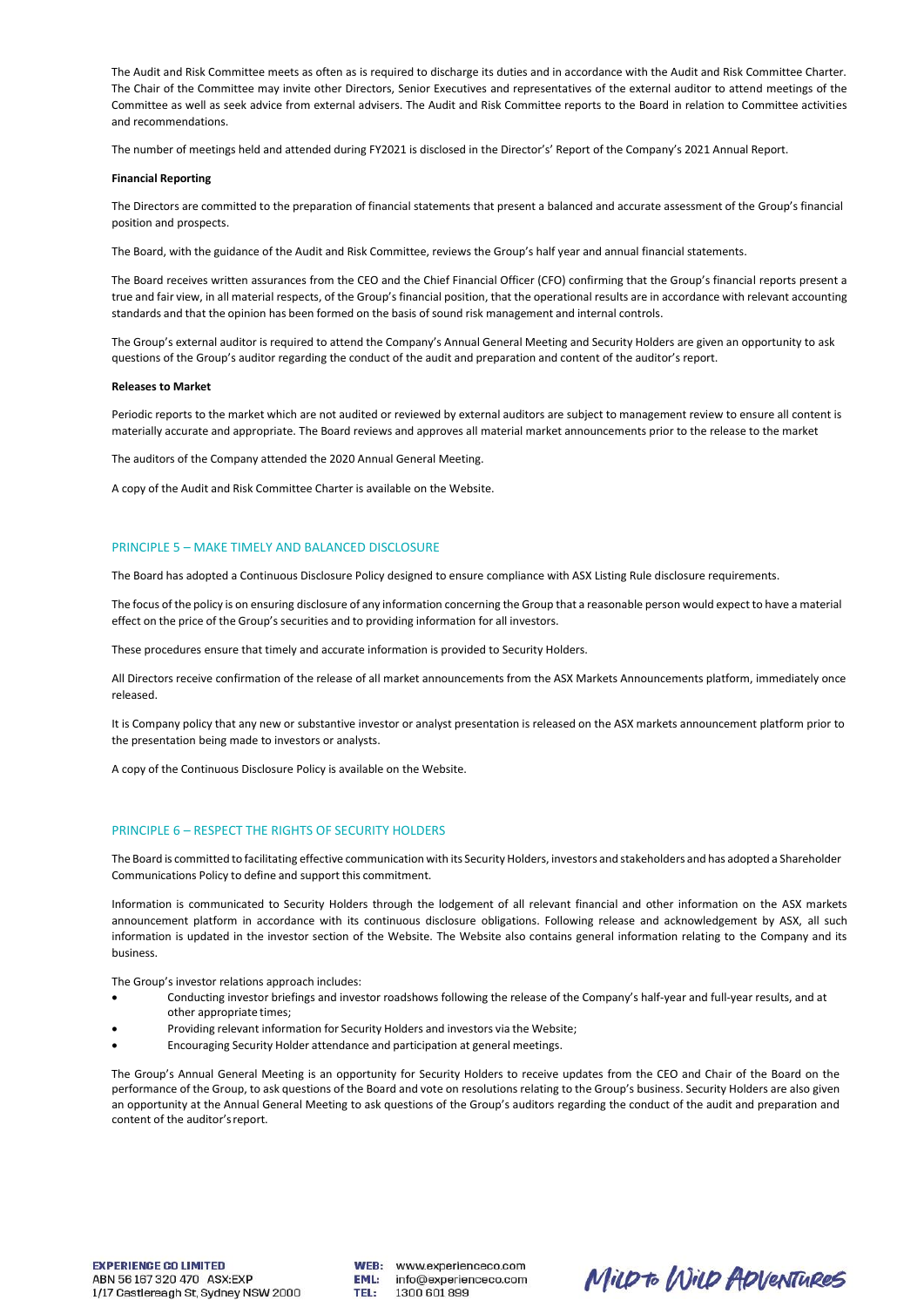To recognise the votes of Shareholders present at the Annual General Meeting and those who vote by proxy, consistent with the approach in 2020, at the 2021 Annual General Meeting all items of business will be decided on a poll.

Security Holders who are unable to attend general meetings in person, are encouraged to participate in the meeting by appointing a proxy, attorney or representative to vote on their behalf.

Investors are able to communicate with the Group electronically by emailing the Company Secretary a[t companysecretary@experienceco.com](mailto:companysecretary@experienceco.com)

The Group encourages its shareholders to receive company information electronically by registering their email addresses online with EXP's share registry.

A copy of the Shareholder Communications Policy is available on the Website.

# PRINCIPLE 7 – RECOGNISE AND MANAGE RISK

The Board has established an Audit and Risk Committee – refer to Principle 4 for information on the Committee and Committee members.

The Audit and Risk Committee's functions are formalised in a Charter, a copy of which is available on the Website.

The Board is responsible for overseeing the establishment of and approving the risk management strategy, policies, procedures and systems for the Group.

The Board has delegated to the Audit and Risk Committee responsibility for reviewing and monitoring the Group's risk management framework to provide assurance that significant business risks are identified, assessed and appropriately managed. A comprehensive review of the Group's risk framework and key risks was undertaken in February 2021 and the Group risk register was presented to the Audit and Risk Committee for review during the year.

Due to the size of the business, a formal internal audit function has not been implemented. Internal procedures and processes are relied on to ensure accounting and system controls are appropriate for the business. In addition, the Group's external auditors provide recommendations where internal control weaknesses are identified and, if required, specific functions can be outsourced.

#### **Environmental**

The Company monitors its exposure to all risk including environmental risk. The Board does not consider that it has any material exposure to environmental risk, however, acknowledges that material exposure outside of its control may arise.

As an outdoor adventure and tourism company, the Group is committed to protecting and minimising the impact on the environment, promoting environmental best practice operations and to achieving maximum sustainability. The Group has established procedures whereby compliance with environmental regulations are managed. The Group holds relevant and valid permits under the Great Barrier Reef Marine Park Authority (GBRMPA) and the Group supports and carries out its activities within the guidelines prescribed by GBRMPA.

The Group is proud to be accredited with the following organisations:

- Advanced Ecotourism via EcotourismAustralia
- Leader under Climate Action Australia's Certification Program
- The Australian Government's climate change initiative Greenhouse Challenge Plus
- The Australian based Planet Safe Partnership

Company-wide initiatives implemented to reduce the Group's environmental impact, include:

- Elimination of plastic on all Group activities and adopting environmentally friendly products
- Implementing recycle programs for all Group activities
- Maintaining marine engines to run efficiently and using low emission outboard engines on vessels
- GBR Biology (an in-house dedicated biology team) oversees and monitors reef health at all our sites, builds reef resilient networks, provides reef education and is a supporter and promoter of Citizens of the Great Barrier Reef (a network working to preserve the Reef by driving positive action andengagement)
- On board customer education programs promoting protection and ongoing awareness of the environment, particularly the Great Barrier Reef World Heritage Area and Marine Park are inplace
- Aircraft fleet upgrades focus on minimising noise and carbon emissions

## **WH&S**

The safety of our employees, customers, contractors and otherstakeholders in the workplace is paramount and EXP is dedicated to developing and implementing processes to protect their health and safety.

During the Covid-19 pandemic, the Company adopted strict health and safety measures including those mandated by Government to ensure the health and safety of its employees, customers, contractors and other stakeholders.

WEB: www.experienceco.com info@experienceco.com EML: TEL: 1300 601 899